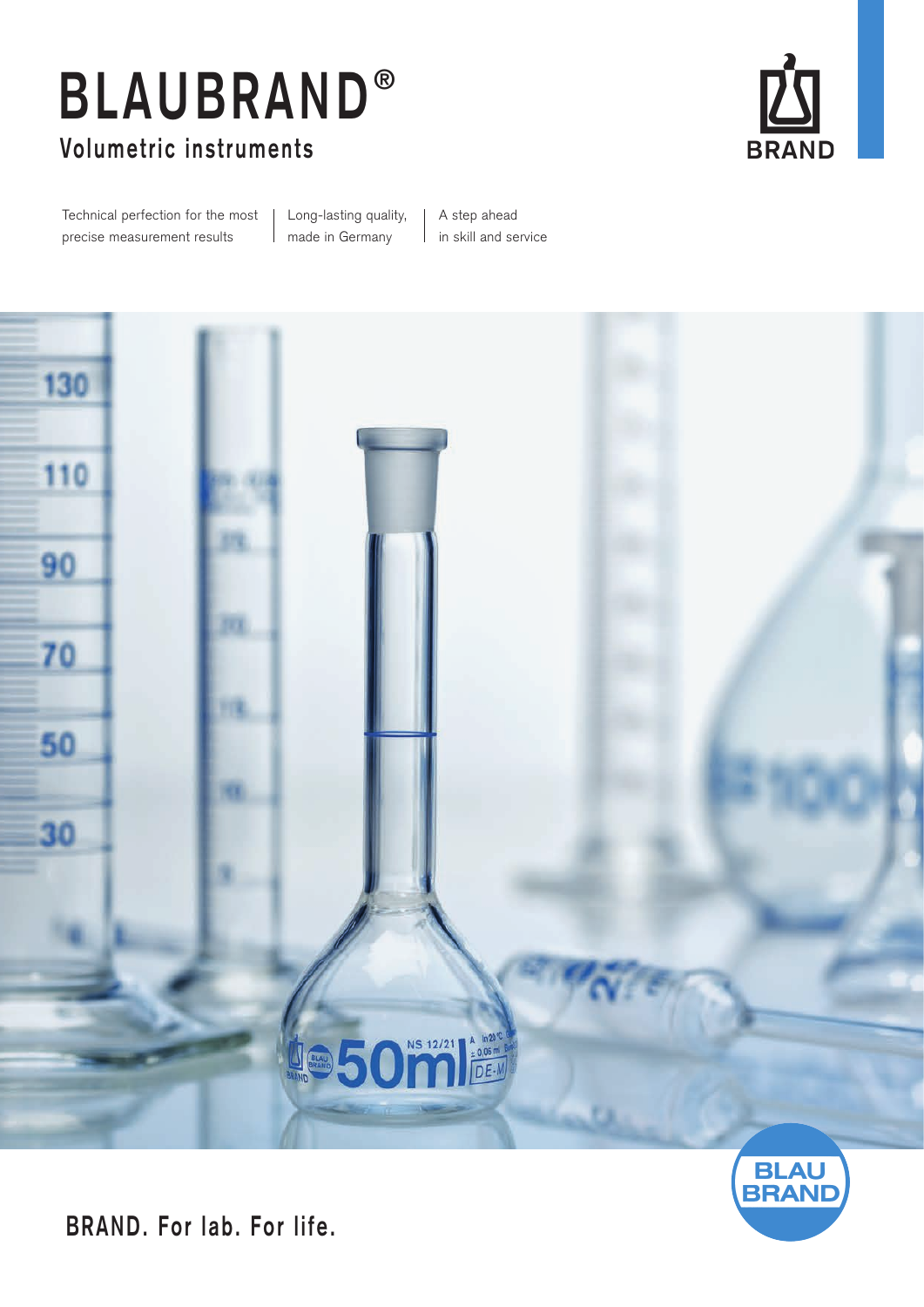## **BLAUBRAND ® Volumetric instruments**

Precision analysis requires measurement instruments with high precision. BLAUBRAND® volumetric instruments offer the best in technical perfection.

- Adjustments carried out using computer-controlled production facilities
- Individually adjusted volumetric instruments, highest precision even for partial volumes
- AQL ≤ 0.4, i.e. the error limits are met with a reliability of at least 99.6 %
- Long service life through the use of robust blanks and high quality printing colors
- No permanent volume changes after heating, up to 250 °C
- Delivery incl. lot certificate, optional with individual certificate or DAkkS calibration certificate available

### **Reliability for your analyses**

BLAUBRAND® volumetric instruments fulfill increasing quality demands for transmitting liquids (volumetric and graduated pipettes), producing standardized samples or dilution series (volumetric flasks, graduated and mixing cylinders) or titrating/analyzing samples (burettes).

### **Adjustment and marking**

Every glass volumetric instrument is individually calibrated. For measuring instruments with scales, such as graduated pipettes, burettes and graduated cylinders, flexible screen stencils are used. These stencils can be stretched to match the calibration marks accurately, so that the measuring precision is maintained for all intermediate volumes.

Computer-controlled systems guarantee the best possible precision for fully automated production processes.

#### **Error limits · quality management**

BRAND® manufactures glass volumetric instruments in accordance with current DIN EN ISO standards. Specified error limits are observed with at least 99.6% reliability. BRAND confirms this by including batch, individual, or DAkkS certificates, which also show that our products frequently perform far better than specified error limits.



#### **Long service life**

Before calibration, thermal stress must be removed from the blank glassware. After calibration, specially developed quality printing inks are fired into the materials at approx. 500° C.

This makes BLAUBRAND® volumetric instruments especially robust, so that they provide a long service life. In addition, this process ensures that BLAUBRAND® volumetric instruments can be heated up to 250° C in a drying cabinet or sterilizer without this causing a permanent change in volume.

#### **Reference temperature**

The reference temperature 20°C applies to our volumetric instruments which are produced according to DIN EN ISO standards. If a volumetric instrument calibrated at 20° C is used at 27° C, the volume expansion of the material will lead to an additional deviation in the measurement, which at 0.007% (borosilicate glass 3.3) or 0.02 % (soda-lime glass) are much smaller than the error limit for the volumetric instrument. In practical application, therefore, the reference temperature is only of minor importance. However, if an adjustment or calibration is carried out at a different temperature, the measured values must be corrected accordingly (see DIN EN ISO 4787).



### **Test equipment monitoring**

BLAUBRAND® volumetric instruments are defined as measuring equipment (e.g. EP, USP). Therefore laboratories working in accordance with GLP guidelines, accredited under DIN EN ISO/IEC 17 025, or certified under DIN EN ISO 9001 must complete measuring equipment monitoring.

The testing of volumetric instruments is done gravimetrically according to DIN EN ISO 4787. So that calibration can be done rapidly and easily, while minimizing sources of error, BRAND provides detailed testing instructions (SOP) for every type of volumetric instrument, free of charge.

Further information, such as for monitoring of test equipment, can be found at: www.brand.de.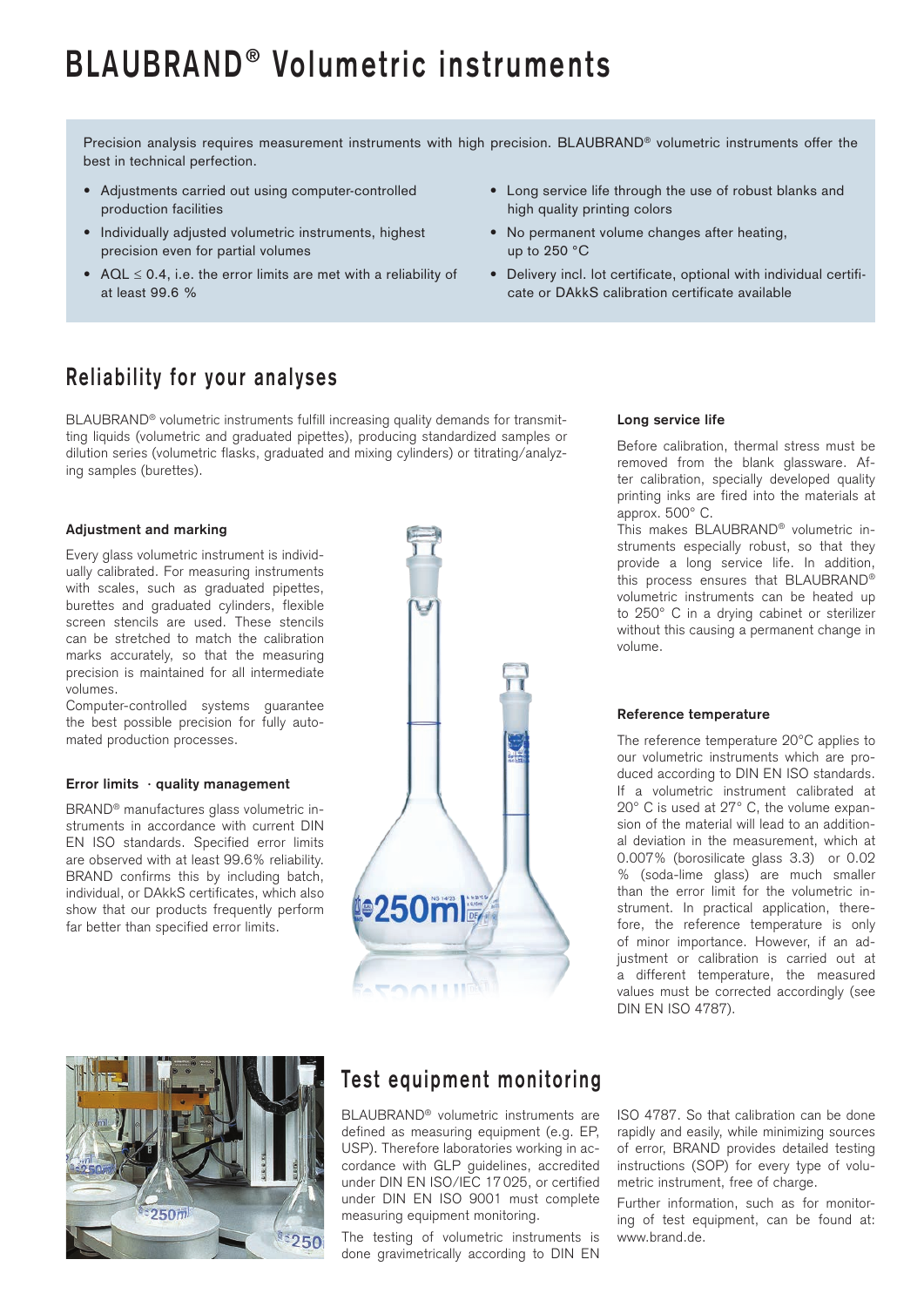### **Class A/AS volumetric instruments with certificate BLAUBRAND ® and BLAUBRAND ® ETERNA**

| Qualitätszertifikat - Certificate of Performance<br>Certificat de qualité - Certificado de calidad<br><b>BLAURRAND®</b>                                                                                                  | Messpipette, Grad.Pipettes, Pipettes Graduees,<br><b>Pipetas Graduadas</b><br>BLAUBRAND, AS. : 0,02ml                   |                                                      |
|--------------------------------------------------------------------------------------------------------------------------------------------------------------------------------------------------------------------------|-------------------------------------------------------------------------------------------------------------------------|------------------------------------------------------|
| Volumenmessgeräte · Volumetric Instruments<br>Appareils de volumétrie · Materiel volumétrico                                                                                                                             | Best. Nr./Cat. No./Rét./Ref.:                                                                                           | 27709                                                |
|                                                                                                                                                                                                                          | Nannyoluman/Nominal volume:<br><b>Welcome recentral/Welcomen reservingly</b>                                            | 2.0<br>ml                                            |
| DE-M<br>RAN                                                                                                                                                                                                              | Fehlengrenze/Error limit:<br>Limite of emacrofizingly de error:                                                         | ± 0.0100<br>mi<br><b>DIN EN ISO 835</b>              |
|                                                                                                                                                                                                                          | Chargen-Nr./Batch No.:<br>Numéro du lot/Número del lote:                                                                | 15.01                                                |
| Chargenprüfung - Batch control<br>Contrôle du lot - Control del lote                                                                                                                                                     | Mittelson (Misson value)<br>Valeur moyenne/Valor medio:                                                                 | 2.0011<br>mi                                         |
| Diese Endprüfwerte sind bezogen auf 20 °C. Die Prüfung erfolgte gemäß<br>ISO 4787. Die verwendelse Normale sind an die Normale der PTB angeschipssen.                                                                    | Standardabweichung/Standard deviation:<br>Ecort type/Desvisción standard:                                               | $+ 0.0020$<br>ml                                     |
| These final test values refer to 20 °C. The test was effected according to ISO 4787.<br>The used standards are connected with the standards of the PTB (German Federal<br>Institute of Physics and Metrology).           | Instruments de contrôle - Instrumentos de medición                                                                      | Prüfmittel - Testing devices                         |
| Ces valeurs finales se référent à 20 °C. Le test a été effectué selon ISO 4787. Les<br>étalons utilisés sont liés aux étalons du PTB (Institut Fédéral Physico-Technique<br>Alemandi.                                    | Waace/Balance:<br>Balance/Balanza:<br>De Kalisenang erfalgt alle 3 Monate./The calification is effected every 3 months. | 300400-25, 220q/0.00001                              |
| Estos valores de control final se refleren a 20 °C. El control se efectuó de acuerdo<br>con ISO 4787. Los patrones utilizados son ligados a los patrones del PTB (Organismo<br>oficial alemán de calibrado y standards). | Le calibiage est effectué tous les 3 mois./El calibrado se efectua cada tres mepes.<br>Gewichte/Weights:<br>Poids/Pass: | 800033-1, F1<br>(2015, DKD11801, Nr.G2-349)          |
| 9001-14001<br><b>CERTIFIED</b>                                                                                                                                                                                           | Thermometer/Thermometer:<br>Thermorektra/Termórsetro:<br>238048<br>RISMAN                                               | 351000-3, 0-30°C/0.1°C<br>(2024, EA Werth., Nr.3119) |
| BRAND GMBH + CO KG<br>Postfach/P.O. Box 1155                                                                                                                                                                             | Prüfer/Operator:<br>Vérificateur/Comprobador:                                                                           | V. Pers                                              |
| <b>BRAND</b><br>97861 Werthelm/Main<br>Germany                                                                                                                                                                           | Ausstellungsdatum/Date of issue:<br>Date de délivrance/Fecha de exposición:                                             | 11-Mrz-2015                                          |

### **One batch certificate per packing unit!**

All reusable BLAUBRAND® volumetric instruments are supplied with one batch certificate per packing unit of the manufacturer. On request, they are also available with an individual certificate, USP individual certificate or DAkkS calibration certificate.

All individual and batch certificates are archived for at least 10 years, and are available for download at: www.brand.de.

### DE-M

All BLAUBRAND® volumetric instruments kept and used for measurements in legally regulated applications are marked DE-M. The manufacturer BRAND uses this mark to certify the conformity of the instruments with the German Measurement and Calibration Regulation (replaces the previous Calibration Regulation).

BRAND lists all the test equipment used in each lot and individual certificate.

### **Batch certificate**

The mean value and standard deviation for the batch and date of issuance are documented on the certificate (batch number: production year/batch).

n

### **Individual certificate**

The measured volume, measurement uncertainty, and date of issuance are documented on the certificate (unique serial number: production year/batch/device serial number).